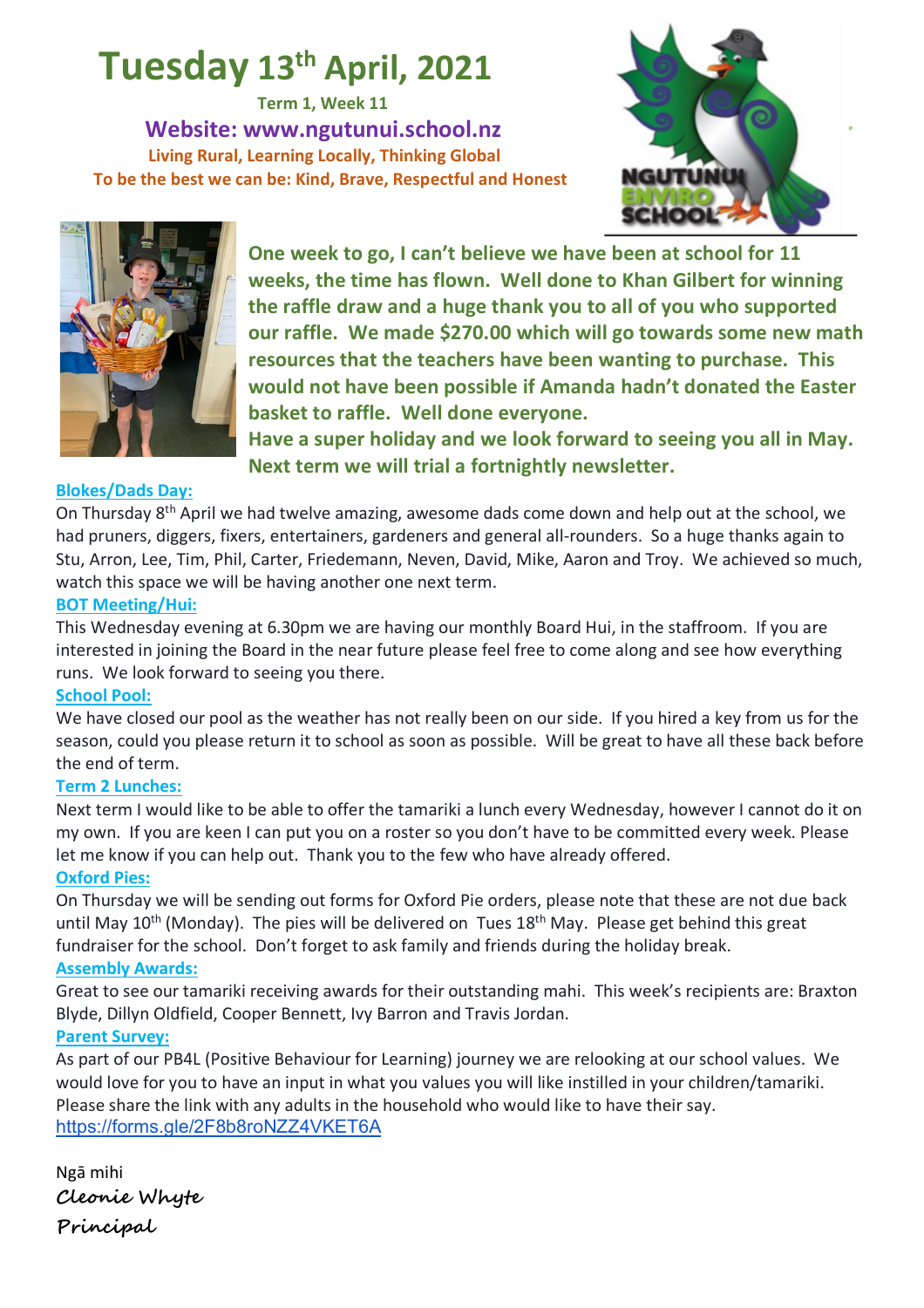## *Important Dates Term 1&2:*

| Wed 14 <sup>th</sup> April  | School Lunches - Pizza                              |
|-----------------------------|-----------------------------------------------------|
|                             | <b>Flying Start 1.30pm</b>                          |
| Fri 16 <sup>th</sup> April  | Last Day of Term 1                                  |
| Mon 3 <sup>rd</sup> May     | First Day of Term 2                                 |
| Wed 5 <sup>th</sup> May     | Lunches $-$                                         |
|                             | <b>Flying Start 1.30pm</b>                          |
| Fri 7 <sup>th</sup> May     | <b>School Photos</b>                                |
| Mon 10 <sup>th</sup> May    | Oxford Pies Orders Due Back                         |
|                             | Assembly 2.25pm Pīwakawaka                          |
| Wed 12 <sup>th</sup> May    | Lunches $-$                                         |
|                             | <b>Flying Start 1.30pm</b>                          |
| Mon 17 <sup>th</sup> May    | <b>TEACHER ONLY DAY - Rotorua Camp Visit</b>        |
| Tues 18 <sup>th</sup> May   | <b>Oxford Pie Delivery</b>                          |
| Wed 19 <sup>th</sup> May    | Lunches - Pies                                      |
|                             | <b>Flying Start 1.30pm</b>                          |
| Mon 24 <sup>th</sup> May    | Assembly 2.25pm Pīwakawaka                          |
| Wed 26 <sup>th</sup> May    | Lunches $-$                                         |
|                             | <b>Flying Start 1.30pm</b>                          |
| Wed 2 <sup>nd</sup> June    | Lunches $-$                                         |
|                             | <b>Flying Start 1.30pm</b>                          |
| Mon 7 <sup>th</sup> June    | Queen's Birthday Monday - no school                 |
| Wed 9 <sup>th</sup> June    | Lunches $-$                                         |
|                             | <b>Flying Start 1.30pm</b>                          |
| Fri 11 <sup>th</sup> June   | Reports due home                                    |
| Mon 14 <sup>th</sup> June   | Assembly 2.25pm Pīwakawaka                          |
| Wed 16 <sup>th</sup> June   | Lunches-                                            |
|                             | <b>Flying Start 1.30pm</b>                          |
| Fri 18 <sup>th</sup> June   | <b>Te Awamutu Combined Schools Teacher Only Day</b> |
| Tues 22 <sup>nd</sup> June  | <b>Parent/Teacher Conferences</b>                   |
| Wed 23rd June               | <b>Tough Guy and Gal Competition</b>                |
|                             | <b>NO LUNCHES TODAY</b>                             |
|                             | <b>Flying Start 1.30pm</b>                          |
| Thurs 24 <sup>th</sup> June | <b>Parent/Teacher Conferences</b>                   |
| Mon 28 <sup>th</sup> June   | Assembly 2.25pm Pīwakawaka                          |
| Wed 31 <sup>st</sup> June   | Lunches $-$                                         |
|                             | <b>Flying Start 1.30pm</b>                          |
| Wed 7 <sup>th</sup> July    | Lunches $-$                                         |
|                             | <b>Flying Start 1.30pm</b>                          |
| Friday 9 <sup>th</sup> July | Last Day of Term 2                                  |

*Term Dates 2021*

Term 2 – Monday 3<sup>rd</sup> May – Friday 9<sup>th</sup> July

Term 3 – Monday 26<sup>th</sup> July – Friday 1<sup>st</sup> October

Term 4 – Monday 18<sup>th</sup> October – Wednesday 15<sup>th</sup> December